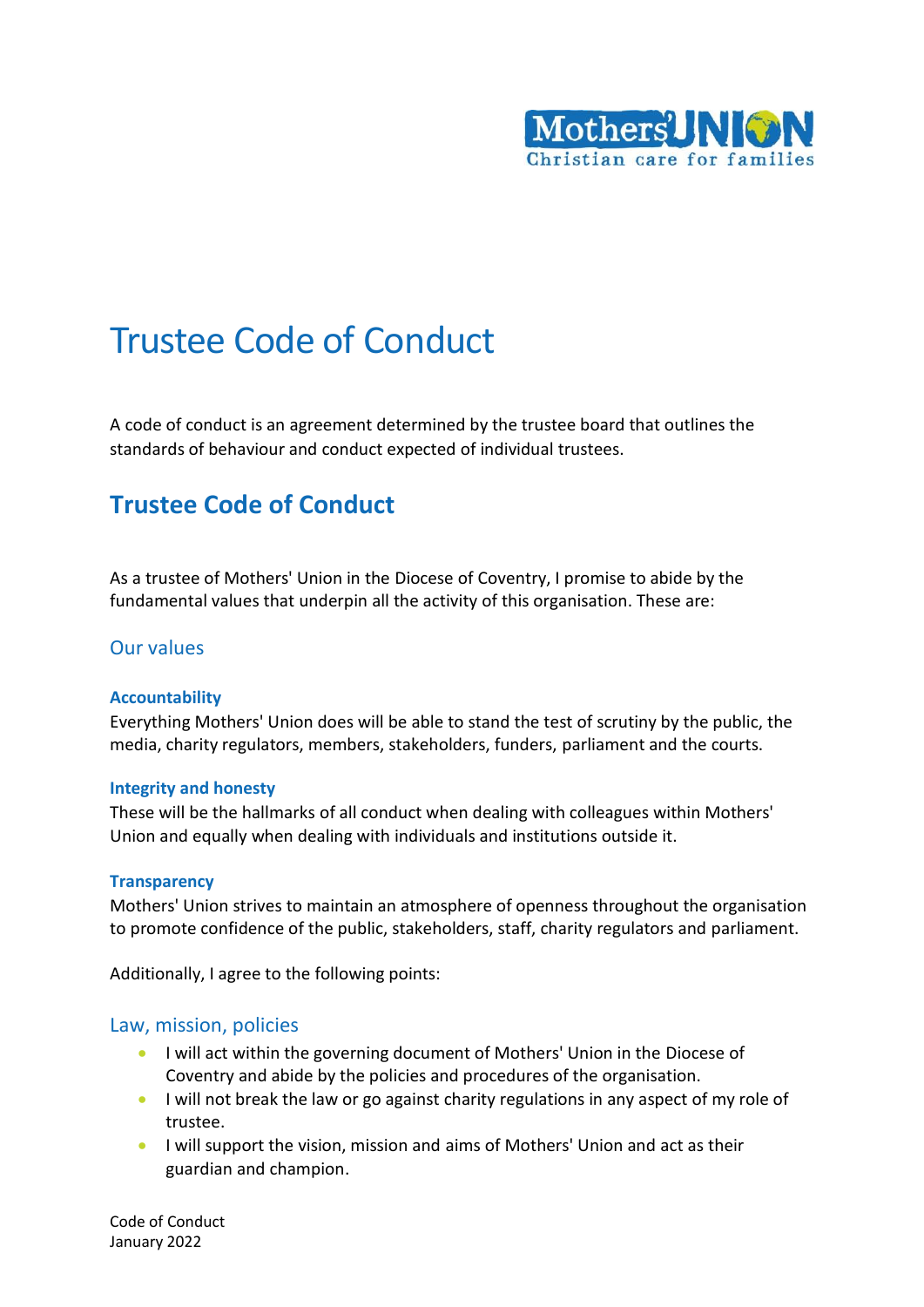• I will develop and maintain an up-to-date knowledge of Mothers' Union and its environment.

## Conflicts of interest

- I will always strive to act in the best interests of Mothers' Union as a whole and not as a representative of any group, considering what is best for Mothers' Union in the diocese and its present and future beneficiaries.
- I will declare any conflict of interest, or any circumstance that might be viewed by others as a conflict of interest, as soon as it arises.
- I will submit to the judgment of the board and do as it requires regarding potential conflicts of interest.

#### Person to person

- I will not break the law, go against charity regulations or act in disregard of organisational policies in my relationships with fellow trustees, members, staff, volunteers, beneficiaries, contractors or anyone I come into contact with in my role as trustee.
- I will strive to establish respectful, collegial and courteous relationships.
- Where I also volunteer with the organisation, I will maintain the separation of my role as a trustee and as a volunteer.

## Protecting the reputation of Mothers' Union

- I will not speak as a trustee of Mothers' Union to the media or in a public forum unless authorised by the board of trustees to do so. In the event that authorisation has not been obtained beforehand, I will inform the diocesan president as soon as possible.
- When I am speaking as a trustee of Mothers' Union, my comments will reflect current organisational policy and not my personal views.
- When speaking as a private citizen I will strive to uphold the reputation of Mothers' Union and those who work in it.
- I will respect organisational, board and individual confidentiality.

## Personal gain

- I will not personally gain materially or financially from my role as trustee, nor will I permit others to do so as a result of my actions or negligence.
- I will use organisational resources responsibly. I will document expenses and seek reimbursement according to procedure.
- I will not accept gifts or hospitality without prior consent of the diocesan president or trustee board.

## In trustee meetings

• I will strive to embody the principles of leadership in all my actions and live up to the trust placed in me by the members of Mothers' Union.